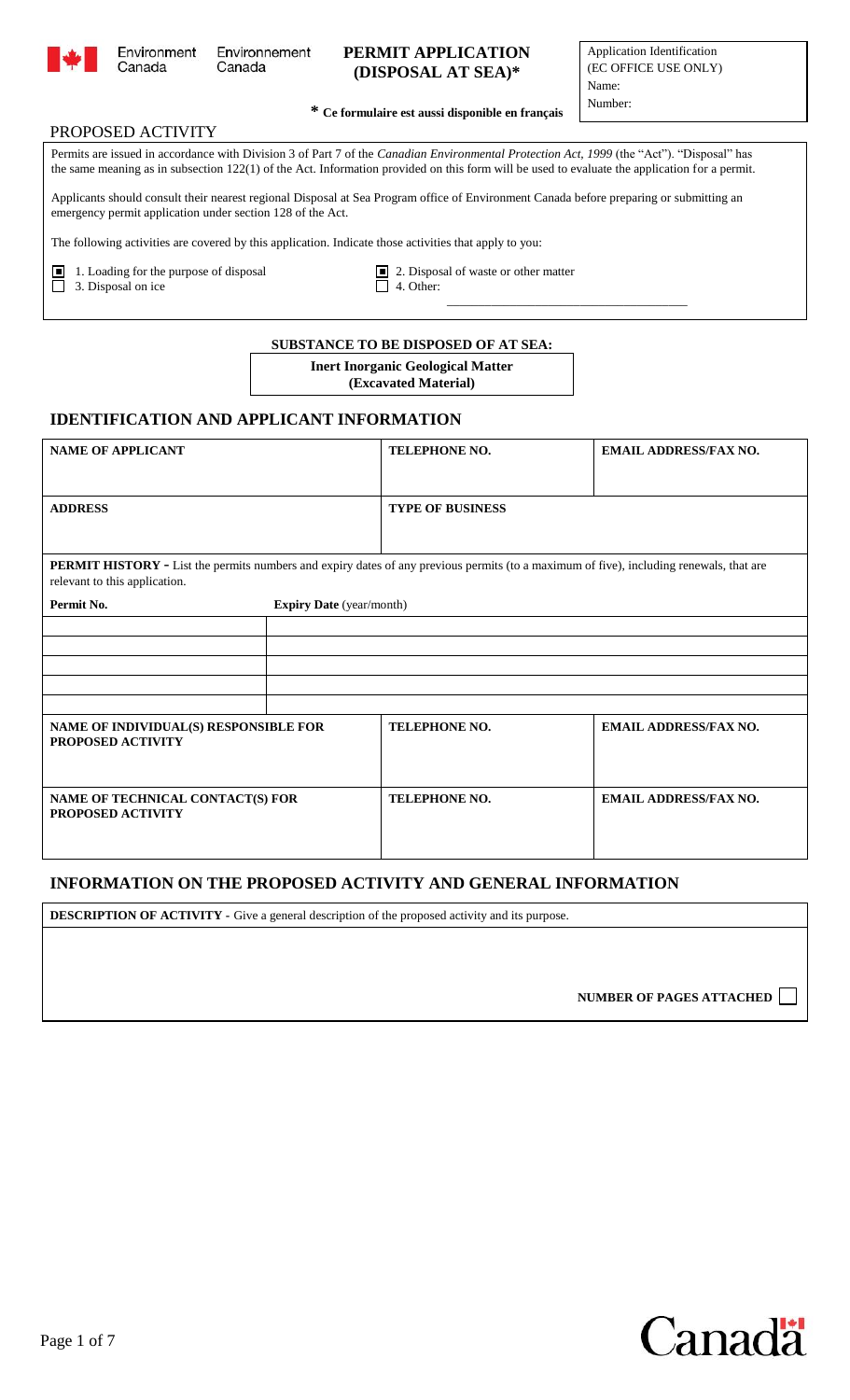| <b>SUBSTANCE TO BE DISPOSED OF AT SEA - Indicate the substance to be disposed of at sea.</b><br>Indicate the relative presence of the components listed below. The Applicant's Guide - Chapter 3:<br>The Disposal at Sea Permitting Process for Inert Inorganic Geological Matter (Excavated Material) is | <b>TOTAL QUANTITY</b> (m <sup>3</sup> )               |                |
|-----------------------------------------------------------------------------------------------------------------------------------------------------------------------------------------------------------------------------------------------------------------------------------------------------------|-------------------------------------------------------|----------------|
| intended to help you meet the minimum information requirements associated with this form.<br>For soil or sediment, indicate the relative presence of                                                                                                                                                      | <b>TERM OF PERMIT REQUESTED</b><br>(maximum one year) |                |
| (a) boulders and cobble;<br>$(b)$ gravel;<br>$(c)$ sand;<br>$(d)$ silt;                                                                                                                                                                                                                                   | from                                                  | year month day |
| $(e)$ clay;<br>$(f)$ peat and other organic soil components; and<br>$(g)$ other items in the soil or sediment (e.g., wood waste, seaweed).                                                                                                                                                                | to                                                    | year month day |
| For rock, indicate the relative presence of<br>$(a)$ sedimentary rock;<br>$(b)$ metamorphic rock; and<br>$(c)$ igneous rock.                                                                                                                                                                              |                                                       |                |

| <b>RENEWALS</b>                                                                       |                                                                                                                                                                                                                                   |
|---------------------------------------------------------------------------------------|-----------------------------------------------------------------------------------------------------------------------------------------------------------------------------------------------------------------------------------|
| DO YOU WANT THE REQUESTED PERMIT TO BE CONSIDERED<br><b>FOR RENEWAL?</b><br>Yes<br>No | <b>RENEWAL QUANTITY</b> (cubic metres or tonnes): Estimate the<br>maximum quantity for disposal under each expected renewal. For<br>dredged material, the quantity must be calculated in cubic metres using<br>place measurement. |
|                                                                                       | <b>First Renewal</b>                                                                                                                                                                                                              |
| <b>NUMBER OF POTENTIAL RENEWALS REQUIRED - Indicate</b>                               | Second Renewal                                                                                                                                                                                                                    |
| how many times renewal may be required (maximum four renewals).                       | Third Renewal                                                                                                                                                                                                                     |
|                                                                                       | <b>Fourth Renewal</b>                                                                                                                                                                                                             |
|                                                                                       |                                                                                                                                                                                                                                   |

| <b>LOAD SITE(S)</b> - Provide a detailed drawing showing the boundaries of each site to be excavated. |                                                                                   |                                                                                    |                                                |
|-------------------------------------------------------------------------------------------------------|-----------------------------------------------------------------------------------|------------------------------------------------------------------------------------|------------------------------------------------|
| <b>NAME AND ADDRESS</b><br>OF SITE $(S)$ (if any)                                                     | <b>LATITUDE</b><br>(decimal degrees to five decimal<br>places, referencing NAD83) | <b>LONGITUDE</b><br>(decimal degrees to five decimal<br>places, referencing NAD83) | <b>QUANTITY TO BE</b><br><b>LOADED</b> $(m^3)$ |
|                                                                                                       |                                                                                   |                                                                                    |                                                |
|                                                                                                       |                                                                                   |                                                                                    |                                                |
|                                                                                                       |                                                                                   |                                                                                    |                                                |
|                                                                                                       |                                                                                   |                                                                                    |                                                |
|                                                                                                       |                                                                                   |                                                                                    |                                                |
|                                                                                                       |                                                                                   |                                                                                    |                                                |
|                                                                                                       |                                                                                   |                                                                                    |                                                |
|                                                                                                       |                                                                                   |                                                                                    |                                                |

| <b>DISPOSAL SITE(S)</b> - Provide a detailed drawing showing the boundaries of each disposal site or release zone. |                                                                                                                                                                                                                                                                                                            |                                                                                    |                       |                                                     |
|--------------------------------------------------------------------------------------------------------------------|------------------------------------------------------------------------------------------------------------------------------------------------------------------------------------------------------------------------------------------------------------------------------------------------------------|------------------------------------------------------------------------------------|-----------------------|-----------------------------------------------------|
| <b>DISPOSAL SITE NAME</b><br>(if any)                                                                              | <b>LATITUDE</b> (decimal<br>degrees to five decimal<br>places, referencing NAD83)                                                                                                                                                                                                                          | <b>LONGITUDE</b> (decimal<br>degrees to five decimal<br>places, referencing NAD83) | <b>DEPTH</b> (metres) | <b>QUANTITY TO BE</b><br><b>DISPOSED OF</b> $(m^3)$ |
|                                                                                                                    |                                                                                                                                                                                                                                                                                                            |                                                                                    |                       |                                                     |
|                                                                                                                    |                                                                                                                                                                                                                                                                                                            |                                                                                    |                       |                                                     |
|                                                                                                                    |                                                                                                                                                                                                                                                                                                            |                                                                                    |                       |                                                     |
|                                                                                                                    |                                                                                                                                                                                                                                                                                                            |                                                                                    |                       |                                                     |
|                                                                                                                    |                                                                                                                                                                                                                                                                                                            |                                                                                    |                       |                                                     |
|                                                                                                                    |                                                                                                                                                                                                                                                                                                            |                                                                                    |                       |                                                     |
| be included in your application.                                                                                   | Provide an estimate of the movement and dispersion in the water column and on the sea floor of the substance disposed of at sea. In the case<br>of disposal at a new disposal site or disposal on ice, contact the nearest Disposal at Sea regional office for details of additional information that must |                                                                                    |                       |                                                     |
|                                                                                                                    |                                                                                                                                                                                                                                                                                                            |                                                                                    |                       | <b>NUMBER OF PAGES ATTACHED</b>                     |

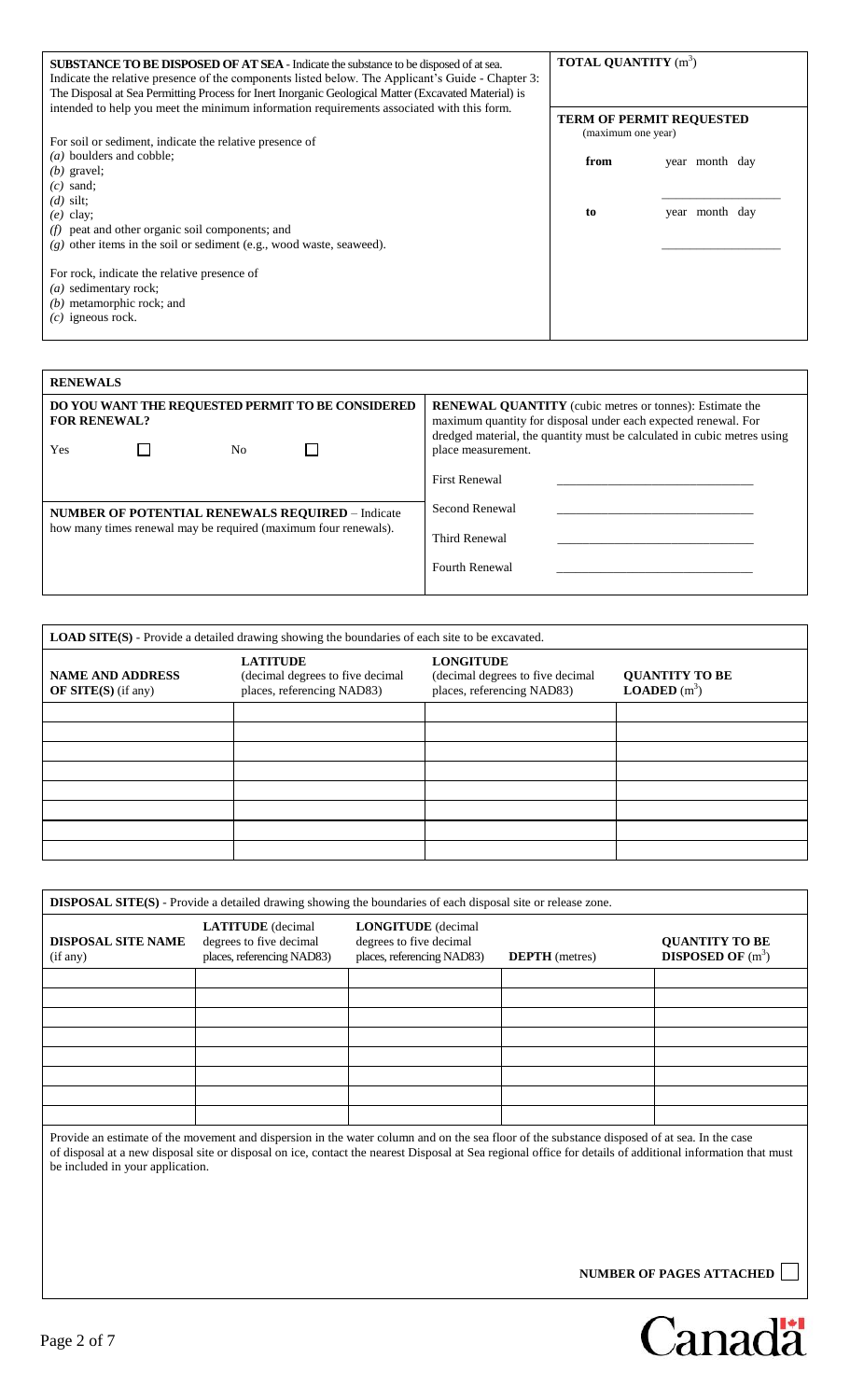**ROUTE FROM LOAD SITE TO DISPOSAL SITE** - Attach a map, chart or good reproducible set of drawings that shows the location of each load (excavation) site and each disposal site. If the route is not direct, explain why and show the intended route on the map, chart or drawings.

#### **NUMBER OF DOCUMENTS ATTACHED**

**EQUIPMENT AND METHODS** - Describe the equipment and methods to be used at each load (excavation) site and disposal site. Check the appropriate boxes below or provide a description under "other," if applicable.

Loading equipment / method: conveyor belts crane equipped with a hydraulic shovel hydraulic shovel land-based heavy equipment **T** trucks

Disposal equipment / method: bottom dumping end dumping

□ other:

 **NUMBER OF PAGES ATTACHED** 

#### **METHODS OF PACKAGING AND CONTAINMENT**

| NUMBER OF PAGES ATTACHED |  |
|--------------------------|--|
|--------------------------|--|

| <b>DISPOSAL SPECIFICATIONS</b>                         |                                       |
|--------------------------------------------------------|---------------------------------------|
| <b>MAXIMUM QUANTITY PER DISPOSAL</b> (m <sup>3</sup> ) |                                       |
|                                                        |                                       |
|                                                        |                                       |
| <b>FREQUENCY</b>                                       |                                       |
| (disposals per day, week or month)                     |                                       |
|                                                        |                                       |
|                                                        |                                       |
| SPEED DURING DISPOSAL                                  | TIME REQUIRED FOR DISCHARGE (minutes) |
|                                                        |                                       |
|                                                        |                                       |
| TRACK TO BE FOLLOWED DURING DISPOSAL                   |                                       |
|                                                        |                                       |
|                                                        |                                       |
|                                                        |                                       |
|                                                        | <b>NUMBER OF PAGES ATTACHED</b>       |

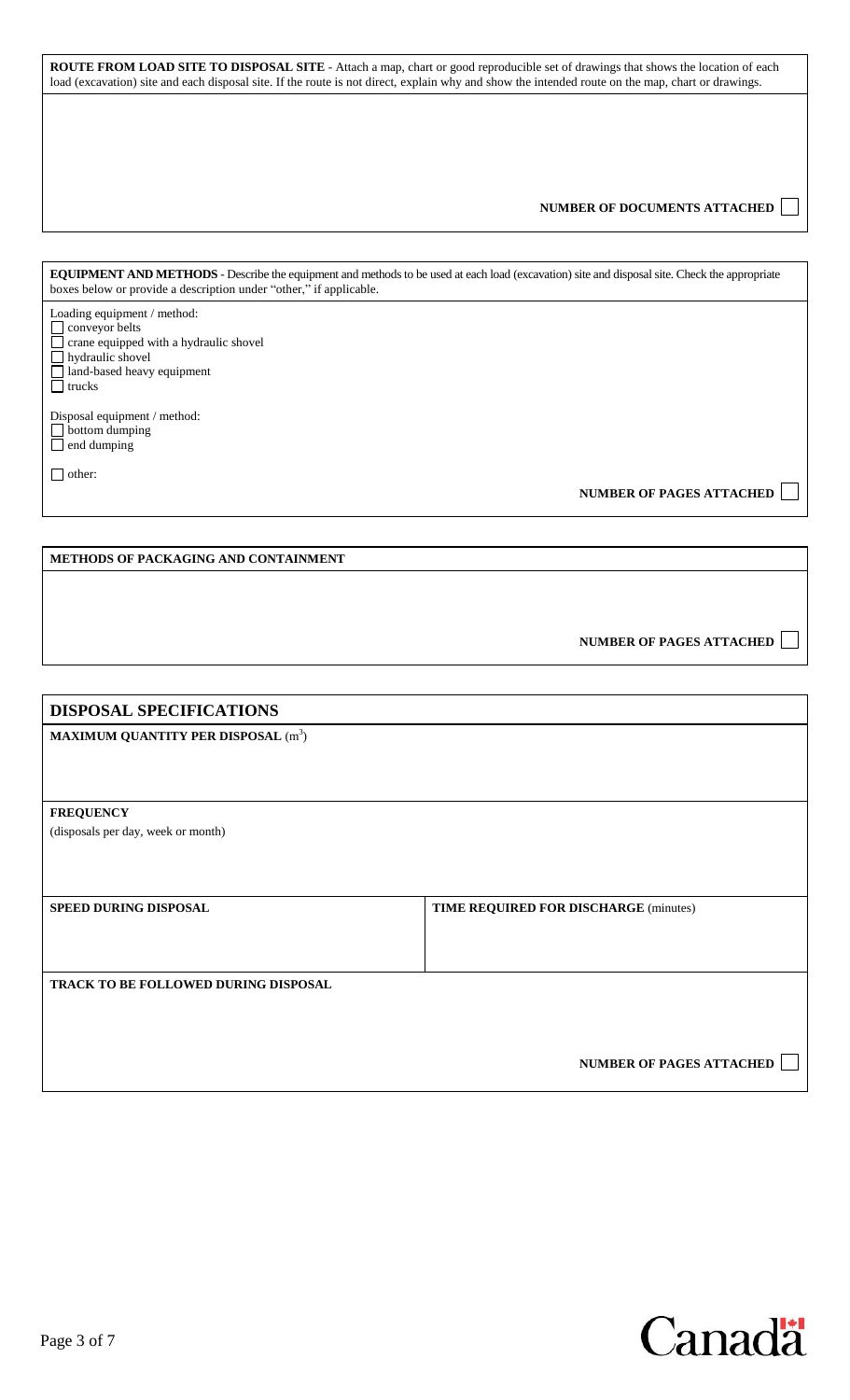| <b>CARRIER INFORMATION</b> - If unknown, this may be provided at a later date but prior to start of operations.   |                      |                              |
|-------------------------------------------------------------------------------------------------------------------|----------------------|------------------------------|
| <b>NAME AND ADDRESS OF CARRIER</b>                                                                                | <b>TELEPHONE NO.</b> | <b>EMAIL ADDRESS/FAX NO.</b> |
| NAME, TITLE AND ADDRESS OF OWNER OF SHIP,<br>AIRCRAFT, PLATFORM OR STRUCTURE USED TO<br><b>CARRY OUT DISPOSAL</b> | <b>TELEPHONE NO.</b> | <b>EMAIL ADDRESS/FAX NO.</b> |
| NAME OF INDIVIDUALS RESPONSIBLE FOR LOADING<br>OR DISPOSAL ON BEHALF OF APPLICANT<br>(including the master)       | <b>TELEPHONE NO.</b> | <b>EMAIL ADDRESS/FAX NO.</b> |
| NAME OR NUMBER OF SHIP, AIRCRAFT, PLATFORM OR STRUCTURE USED TO CARRY OUT DISPOSAL                                |                      |                              |

|                       | APPROVALS - List all permits, licences and reviews, including environmental impact assessments, that are required by any federal, provincial,<br>territorial, municipal or local agency for the carrying out of the activity described in this application. |        |                                                          |                                                |                                               |
|-----------------------|-------------------------------------------------------------------------------------------------------------------------------------------------------------------------------------------------------------------------------------------------------------|--------|----------------------------------------------------------|------------------------------------------------|-----------------------------------------------|
| <b>ISSUING AGENCY</b> | <b>TYPE OF</b><br><b>APPROVAL</b>                                                                                                                                                                                                                           | ID NO. | <b>DATE OF</b><br><b>APPLICATION</b><br>(year/month/day) | DATE OF<br><b>APPROVAL</b><br>(year/month/day) | DATE OF<br><b>REFUSAL</b><br>(year/month/day) |
|                       |                                                                                                                                                                                                                                                             |        |                                                          |                                                |                                               |
|                       |                                                                                                                                                                                                                                                             |        |                                                          |                                                |                                               |
|                       |                                                                                                                                                                                                                                                             |        |                                                          |                                                |                                               |
|                       |                                                                                                                                                                                                                                                             |        |                                                          |                                                |                                               |
|                       |                                                                                                                                                                                                                                                             |        |                                                          |                                                |                                               |
|                       |                                                                                                                                                                                                                                                             |        |                                                          |                                                |                                               |
|                       |                                                                                                                                                                                                                                                             |        |                                                          |                                                |                                               |
|                       |                                                                                                                                                                                                                                                             |        |                                                          |                                                |                                               |

|                            | <b>NOTICE OF APPLICATION</b> - Attach evidence that a notice was published under paragraph $127(2)(d)$ of the Act. |                                             |
|----------------------------|--------------------------------------------------------------------------------------------------------------------|---------------------------------------------|
| <b>CLIPPING ATTACHED</b>   |                                                                                                                    |                                             |
| <b>NAME OF PUBLICATION</b> | <b>PLACE OF PUBLICATION</b> (city, province)                                                                       | <b>DATE OF PUBLICATION</b> (year/month/day) |
|                            |                                                                                                                    |                                             |

# **LOADING SITE PROFILE (HISTORICAL DATA, CURRENT USES AND PROXIMITY TO SENSITIVE AREAS)**

**FACTORS INFLUENCING LOAD SITE MATERIAL QUALITY** - Indicate how each load (dredging) site was used during the last 10 years. Provide a map and show, by means of the symbols indicated below, the location of the major operating and historical facilities in the vicinity of the site. Indicate your sources of information and attach a copy of the information where possible. Where the source is a person, provide the person's name, address and telephone number.

|                                                                 |                  | <b>SYMBOL</b>     |                                 |
|-----------------------------------------------------------------|------------------|-------------------|---------------------------------|
| <b>FACILITIES</b>                                               | <b>OPERATING</b> | <b>HISTORICAL</b> | <b>SOURCES OF INFORMATION</b>   |
| $(a)$ oil refineries;                                           | (0)              | $(O^*)$           |                                 |
| $(b)$ mills (specify type);                                     | (M)              | $(M^*)$           |                                 |
| $(c)$ mines (specify type);                                     | (N)              | $(N^*)$           |                                 |
| $(d)$ sewage outfalls;                                          | (S)              | $(S^*)$           |                                 |
| $(e)$ storm drains/pipes;                                       | (P)              | $(P^*)$           |                                 |
| shipping docks;<br>(f)                                          | (D)              | $(D^*)$           |                                 |
| $(g)$ other industries (specify); and                           | $($ I            | $(I^*)$           |                                 |
| $(h)$ other source of pollution and<br>contamination (specify). | (C)              | $(C^*)$           |                                 |
|                                                                 |                  |                   | <b>NUMBER OF PAGES ATTACHED</b> |

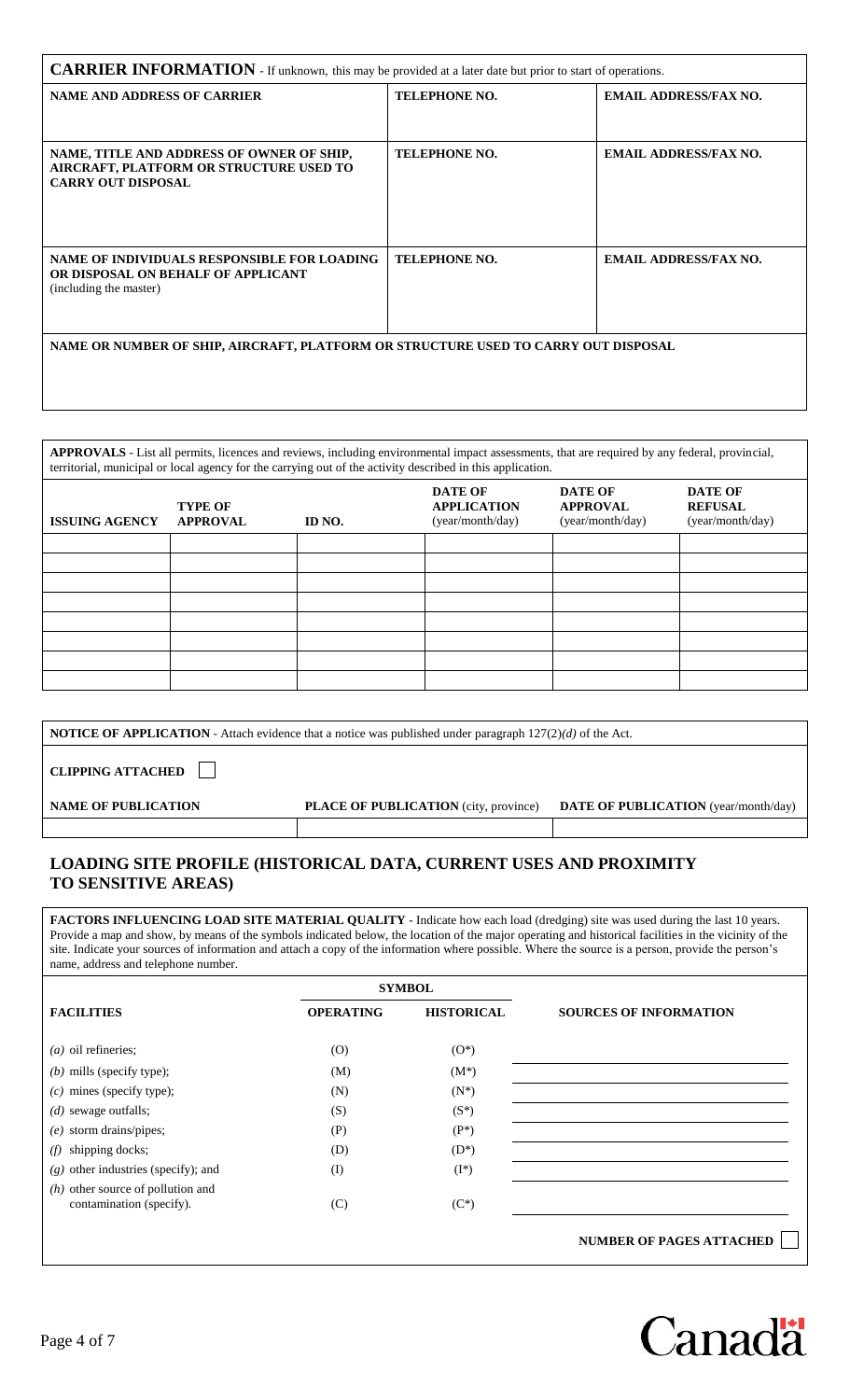**PROXIMITY TO SENSITIVE AREAS** - For a new disposal site, provide a map that shows, by means of the symbols set out below, the location of all sensitive areas in the disposal site's vicinity. Indicate your sources of information and attach a copy of the information if possible. If the source is a person, provide the person's name, address and telephone number.

| <b>SENSITIVE AREAS</b>                                                                                            | <b>SYMBOL</b> | <b>SOURCES OF INFORMATION</b> |
|-------------------------------------------------------------------------------------------------------------------|---------------|-------------------------------|
| $(a)$ recreational areas;                                                                                         | (RA)          |                               |
| $(b)$ spawning and nursery areas;                                                                                 | (SN)          |                               |
| $(c)$ known migration routes of living marine resources;                                                          | (MR)          |                               |
| $(d)$ sport and commercial fishing areas;                                                                         | (FA)          |                               |
| $(e)$ areas of natural beauty or cultural or historical importance;                                               | (BH)          |                               |
| areas of special scientific or biological importance;<br>(f)                                                      | (IS)          |                               |
| $(g)$ aquaculture;                                                                                                | (AC)          |                               |
| $(h)$ shipping lanes;                                                                                             | (SL)          |                               |
| $(i)$ areas of the seafloor having engineering uses (mining, cables,<br>desalination or energy conversion sites); | (EU)          |                               |
| marine protected areas, ecological reserves and bird sanctuaries;<br>(i)                                          | (PA)          |                               |
| $(k)$ critical habitat for species at risk; and                                                                   | (CH)          |                               |
| $(l)$ other areas (describe use e.g. water intakes).                                                              | (XZ)          |                               |

**NUMBER OF PAGES ATTACHED**

## **DETAILED CHARACTERIZATION OF MATERIAL TO BE EXCAVATED (CHEMCIAL AND PHYSICAL INFORMATION)**

**CHEMICAL INFORMATION** - Provide a chemical characterization of the substance. If possible, attach detailed data and methods and the quality assurance and control data and methods. If no data are provided, explain why. See the Applicant's Guide - Chapter 3: The Disposal at Sea Permitting Process for Inert inorganic geological matter (Excavated Material) for details of additional information that must be included in your application.

Identify the presence of the following in any soil, sediment and pore water being disposed of:

*(a)* cadmium; *(b)* mercury;

*(c)* other metals identified through a full metal scan;

*(d)* total polychlorinated biphenyls (PCBs);

*(e)* total polycyclic aromatic hydrocarbons (PAHs);

*(f)* total organic carbons; and

*(g)* other chemicals that may be specified by the Minister for the purpose of complying with Schedule 6 to the Act.

**NUMBER OF PAGES ATTACHED**

**PHYSICAL INFORMATION** - Provide an assessment of the potential of the substance, once disposed of at sea, to cause long-term physical effects. If possible, attach detailed physical data and methods and the quality assurance and control data and methods. If no data are provided, explain why. See Applicant's Guide - Chapter 3: The Disposal at Sea Permitting Process for Inert Inorganic Geological Matter (Excavated Material) for details of additional information that must be included in your application. Provide the following information in respect of the waste to be disposed of: *(a)* the grain size of any soil or sediment; and *(b)* any other physical data that may be specified by the Minister for the purpose of complying with Schedule 6 to the Act.

**NUMBER OF PAGES ATTACHED**

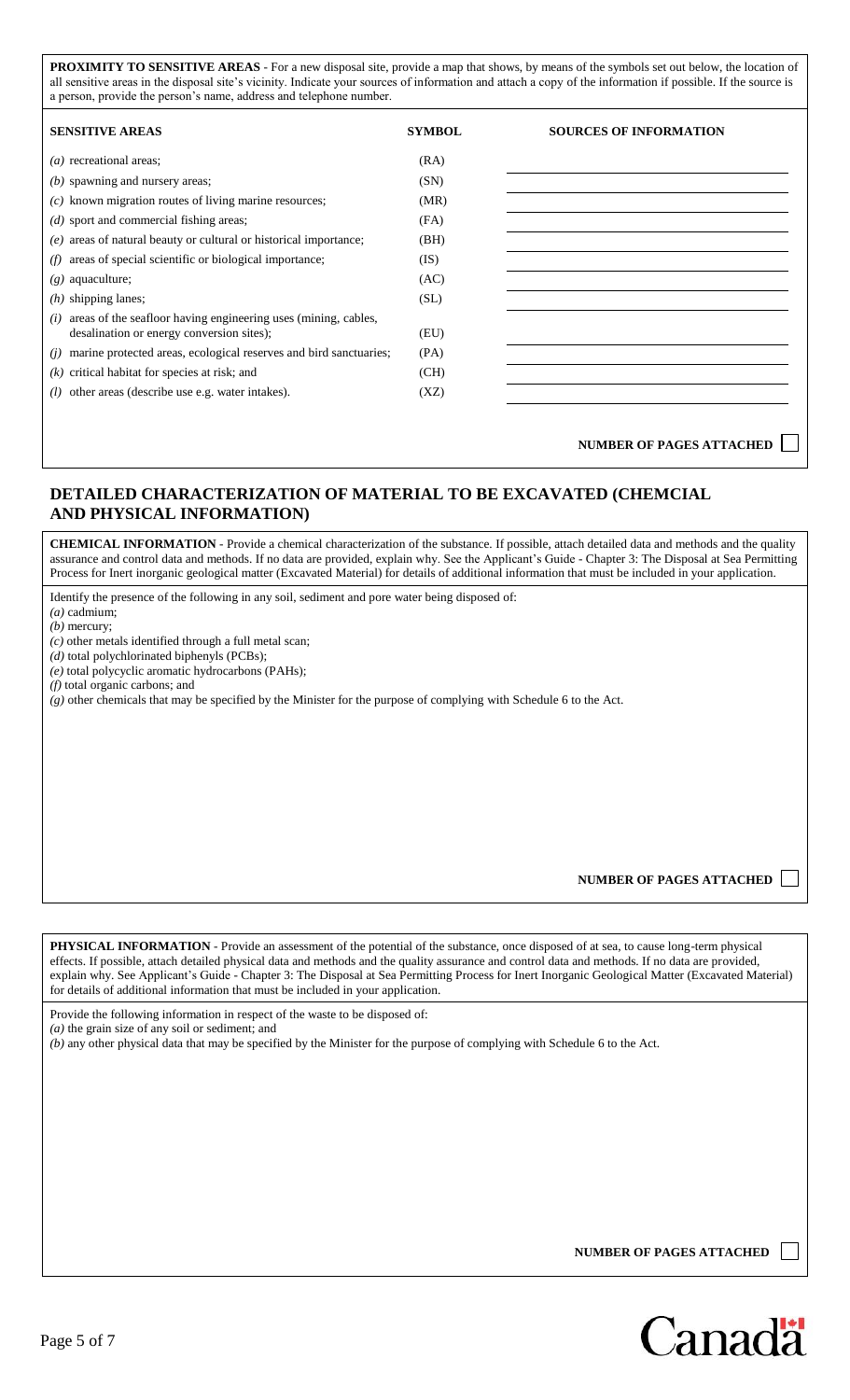**WASTE ASSESSMENT** - See Schedule 6 to the Act or contact the nearest Disposal at Sea regional office.

#### **NUMBER OF PAGES ATTACHED**

**ALTERNATIVES** - Provide a comparative assessment of disposal at sea and other practicable alternatives that indicates the following:

- *(a)* environmental impact;
- *(b)* risk to human health;
- *(c)* hazards (including accidents) associated with treatment, packaging, transport and disposal;
- *(d)* economics (including energy costs); and
- *(e)* conflicting use of resources (potential and actual).

**NUMBER OF PAGES ATTACHED**

**PREVIOUS DISPOSAL METHODS** - Describe the methods, if any, other than disposal at sea, that you have previously used to dispose of the same type of substance. Indicate dates and locations.

> **NUMBER OF PAGES ATTACHED**   $\sim$

| <b>MITIGATION</b> - Indicate measures intended to minimize the environmental, health, navigational and aesthetic impacts during loading, transport<br>and disposal. Please check on the form the following mitigation measures that could apply to the loading and disposal activity.                                                                                                                                                                                                                                                                                                                                                                                      |
|----------------------------------------------------------------------------------------------------------------------------------------------------------------------------------------------------------------------------------------------------------------------------------------------------------------------------------------------------------------------------------------------------------------------------------------------------------------------------------------------------------------------------------------------------------------------------------------------------------------------------------------------------------------------------|
| General mitigation measures for project activities:<br>The project will be carried out in compliance with all applicable legislation including the Species at Risk Act, the Fisheries Act and Marine<br>Mammal Regulations, and the Canadian Environmental Protection Act, 1999 and Disposal at Sea Regulations.<br>Vessel operators will be appropriately trained and qualified and familiar with the operational area.<br>Vessels will be appropriately marked in accordance with regulations administered by Transport Canada.<br>The equipment used will be in proper working order and will be maintained in such a way so as to adequately prevent leaks and spills. |
| Mitigation measures for excavation:<br>Every reasonable effort will be made to minimize any overflow or spillage from the barges.<br>Direct or indirect releases of water containing elevated suspended solids or elevated turbidity will be minimized.                                                                                                                                                                                                                                                                                                                                                                                                                    |
| Mitigation measures for transit to the disposal site:<br>Barges destined for the disposal site will only transit under suitable conditions to minimize chances of spillage en route.<br>The most direct navigational route from the load (excavation) site to the disposal site will be taken.                                                                                                                                                                                                                                                                                                                                                                             |
| Mitigation measures for disposal at sea activities:<br>The excavated material to be disposed will have the appropriate physical characteristics for disposal and the contaminant levels will meet<br>the criteria outlined in the Disposal at Sea Regulations of the Canadian Environmental Protection Act, 1999.<br>All disposal activity must occur within the specified disposal site boundaries.<br>Disposal time will be minimized as much as possible.                                                                                                                                                                                                               |
| Other (if applicable):<br>The project is to be carried out in accordance with mitigation measures outlined in the report attached.                                                                                                                                                                                                                                                                                                                                                                                                                                                                                                                                         |
| <b>NUMBER OF PAGES ATTACHED</b>                                                                                                                                                                                                                                                                                                                                                                                                                                                                                                                                                                                                                                            |
|                                                                                                                                                                                                                                                                                                                                                                                                                                                                                                                                                                                                                                                                            |
| <b>TIME RESTRICTIONS</b> - If the disposal site is to be in the vicinity of spawning areas, migration routes or fishing areas, list the major species<br>involved and the periods during which they are the most sensitive (active time of year).                                                                                                                                                                                                                                                                                                                                                                                                                          |

 **NUMBER OF PAGES ATTACHED**